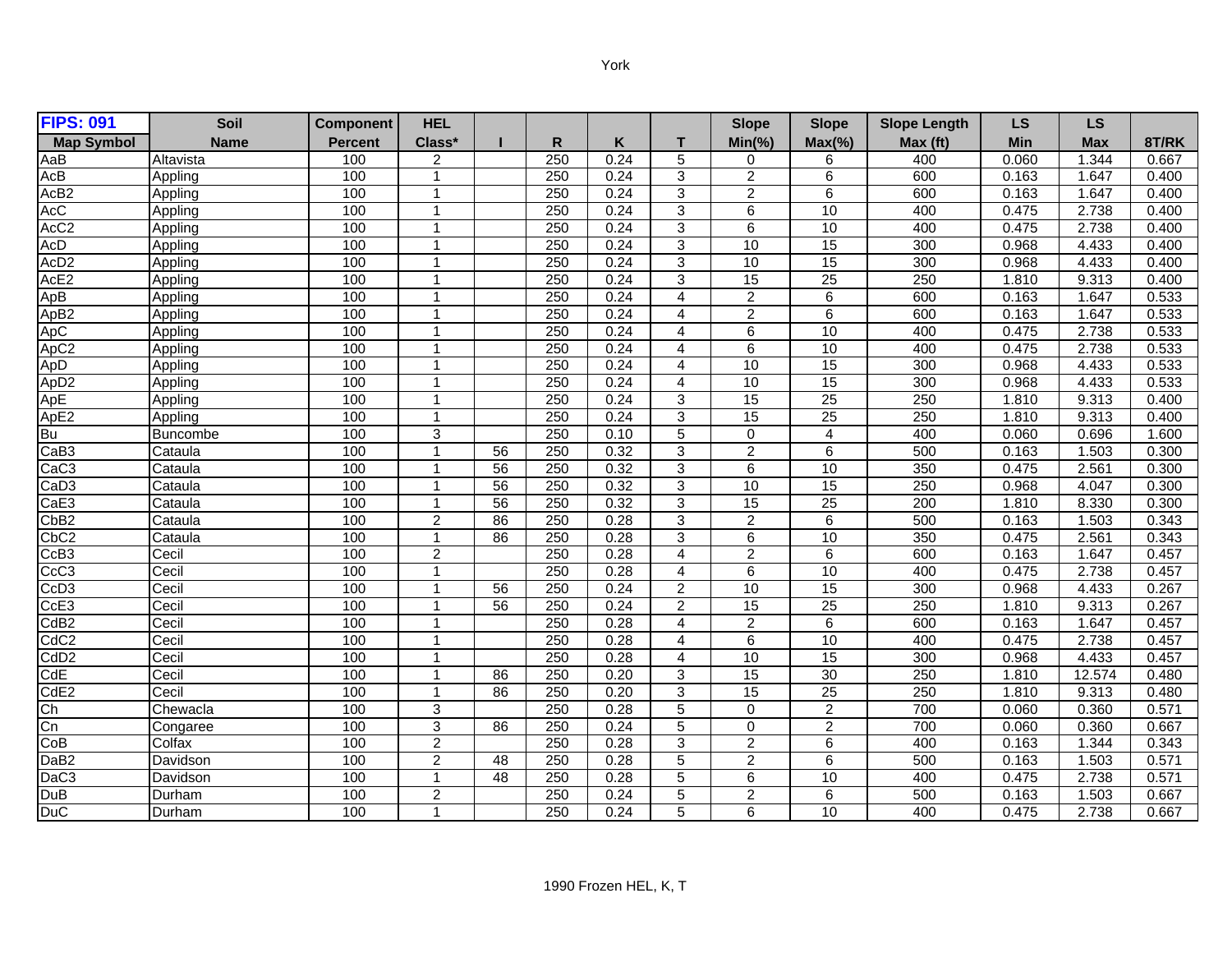| <b>FIPS: 091</b>                   | <b>Soil</b>           | <b>Component</b> | <b>HEL</b>              |                 |     |      |                           | <b>Slope</b>    | <b>Slope</b>    | <b>Slope Length</b> | <b>LS</b>  | <b>LS</b>  |       |
|------------------------------------|-----------------------|------------------|-------------------------|-----------------|-----|------|---------------------------|-----------------|-----------------|---------------------|------------|------------|-------|
| <b>Map Symbol</b>                  | <b>Name</b>           | <b>Percent</b>   | Class*                  |                 | R   | Κ    | т                         | $Min(\% )$      | $Max(\% )$      | Max (ft)            | <b>Min</b> | <b>Max</b> | 8T/RK |
| Eb                                 | Elbert                | 100              | 3                       | 48              | 250 | 0.37 | 5                         | 0               | 2               | 600                 | 0.060      | 0.344      | 0.432 |
| EnB3                               | Enon                  | 100              | -1                      |                 | 250 | 0.24 | $\overline{2}$            | $\overline{2}$  | $\overline{6}$  | 500                 | 0.163      | 1.503      | 0.267 |
| EnC <sub>3</sub>                   | Enon                  | 100              | $\overline{1}$          |                 | 250 | 0.24 | $\overline{2}$            | $6\overline{6}$ | 10              | 350                 | 0.475      | 2.561      | 0.267 |
| EnD <sub>3</sub>                   | Enon                  | 100              | $\mathbf{1}$            |                 | 250 | 0.24 | $\overline{2}$            | 10              | 15              | 250                 | 0.968      | 4.047      | 0.267 |
| EsB <sub>2</sub>                   | Enon                  | 100              | $\overline{c}$          |                 | 250 | 0.28 | $\overline{2}$            | $\overline{2}$  | 6               | 500                 | 0.163      | 1.503      | 0.229 |
| EsC <sub>2</sub>                   | Enon                  | 100              | $\mathbf 1$             |                 | 250 | 0.28 | $\overline{c}$            | 6               | 10              | 350                 | 0.475      | 2.561      | 0.229 |
| EsD2                               | Enon                  | 100              | $\overline{1}$          |                 | 250 | 0.28 | $\overline{2}$            | 10              | 15              | 250                 | 0.968      | 4.047      | 0.229 |
| EsE <sub>2</sub>                   | Enon                  | 100              | $\mathbf{1}$            |                 | 250 | 0.28 | $\overline{c}$            | $\overline{15}$ | $\overline{25}$ | $\overline{200}$    | 1.810      | 8.330      | 0.229 |
| Gf                                 | Gullied land, firm    | 100              | $\overline{1}$          |                 | 250 | 0.28 | 5                         | $\overline{6}$  | 25              | 300                 | 0.475      | 10.202     | 0.571 |
| $\overline{\text{GuC}}$            | Gullied land, friable | 100              | $\overline{c}$          |                 | 250 | 0.28 | 5                         | $\overline{a}$  | 10              | 300                 | 0.163      | 2.371      | 0.571 |
| GuD                                | Gullied land, friable | 100              | $\mathbf{1}$            |                 | 250 | 0.28 | $\overline{5}$            | 10              | 30              | 300                 | 0.968      | 13.774     | 0.571 |
| HaB                                | Helena                | 100              | $\overline{2}$          |                 | 250 | 0.15 | 3                         | $\overline{c}$  | 6               | 500                 | 0.163      | 1.503      | 0.640 |
| HaB2                               | Helena                | 100              | $\overline{2}$          |                 | 250 | 0.15 | 3                         | $\overline{2}$  | 6               | 500                 | 0.163      | 1.503      | 0.640 |
| HaC                                | Helena                | 100              | $\mathbf{1}$            |                 | 250 | 0.15 | 3                         | $\overline{6}$  | 10              | 400                 | 0.475      | 2.738      | 0.640 |
| HaC2                               | Helena                | 100              | $\mathbf{1}$            |                 | 250 | 0.15 | $\overline{3}$            | $\overline{6}$  | 10              | 400                 | 0.475      | 2.738      | 0.640 |
| HaD2                               | Helena                | 100              | $\mathbf{1}$            |                 | 250 | 0.15 | 3                         | 10              | 15              | 300                 | 0.968      | 4.433      | 0.640 |
| HwB2                               | Hiwassee              | 100              | $\overline{2}$          |                 | 250 | 0.28 | 5                         | $\overline{2}$  | 6               | 600                 | 0.163      | 1.647      | 0.571 |
| HwC2                               | Hiwassee              | 100              | $\mathbf 1$             |                 | 250 | 0.28 | $\overline{5}$            | $\overline{6}$  | 10              | 400                 | 0.475      | 2.738      | 0.571 |
| HwD2                               | Hiwassee              | 100              | $\overline{1}$          |                 | 250 | 0.28 | 5                         | $\overline{10}$ | $\overline{18}$ | 300                 | 0.968      | 5.947      | 0.571 |
| IdA                                | Iredell               | 100              | $\overline{2}$          | 48              | 250 | 0.32 | 3                         | 0               | $\overline{2}$  | 800                 | 0.060      | 0.375      | 0.300 |
| $\overline{\mathsf{Id}\mathsf{B}}$ | Iredell               | 100              | 1                       | 48              | 250 | 0.32 | 3                         | $\overline{2}$  | 6               | 600                 | 0.163      | 1.647      | 0.300 |
| IdB <sub>2</sub>                   | Iredell               | 100              | $\overline{1}$          | 48              | 250 | 0.32 | $\ensuremath{\mathsf{3}}$ | $\overline{a}$  | 6               | 600                 | 0.163      | 1.647      | 0.300 |
| IdC <sub>2</sub>                   | Iredell               | 100              | -1                      | 48              | 250 | 0.32 | 3                         | $6\overline{6}$ | 10              | 400                 | 0.475      | 2.738      | 0.300 |
| IrA                                | Iredell, thin solum   | 100              | $\overline{1}$          | 48              | 250 | 0.32 | 3                         | 0               | $\overline{2}$  | 800                 | 0.060      | 0.375      | 0.300 |
| IrB                                | Iredell, thin solum   | 100              | $\mathbf{1}$            | 48              | 250 | 0.32 | 3                         | $\overline{2}$  | 6               | 600                 | 0.163      | 1.647      | 0.300 |
| <b>IsA</b>                         | Iredell               | 100              | $\overline{c}$          | 86              | 250 | 0.28 | $\overline{3}$            | $\Omega$        | $\overline{c}$  | 800                 | 0.060      | 0.375      | 0.343 |
| $\overline{\text{lsB}}$            | Iredell               | 100              | $\overline{1}$          | 86              | 250 | 0.28 | 3                         | $\overline{2}$  | 6               | 600                 | 0.163      | 1.647      | 0.343 |
| $\overline{\text{lsB2}}$           | Iredell               | 100              | $\overline{\mathbf{1}}$ | 86              | 250 | 0.28 | 3                         | $\overline{2}$  | 6               | 600                 | 0.163      | 1.647      | 0.343 |
| $\overline{\mathsf{Isc}}$          | Iredell               | 100              | $\overline{1}$          | 86              | 250 | 0.28 | 3                         | $\overline{6}$  | 10              | 400                 | 0.475      | 2.738      | 0.343 |
| lsC2                               | Iredell               | 100              | $\overline{1}$          | 86              | 250 | 0.28 | 3                         | 6               | 10              | 400                 | 0.475      | 2.738      | 0.343 |
| lvB                                | Iredell               | 100              | $\overline{c}$          |                 | 250 | 0.10 | 4                         | 0               | 6               | 600                 | 0.060      | 1.647      | 1.280 |
| LaB3                               | Lloyd                 | 100              | $\mathbf{1}$            |                 | 250 | 0.28 | 5                         | $\overline{2}$  | 6               | 600                 | 0.163      | 1.647      | 0.571 |
| LaC3                               | Lloyd                 | 100              | 1                       |                 | 250 | 0.28 | 5                         | 6               | 10              | 400                 | 0.475      | 2.738      | 0.571 |
| LaD3                               | Lloyd                 | 100              | $\overline{1}$          |                 | 250 | 0.28 | 5                         | 10              | 15              | 300                 | 0.968      | 4.433      | 0.571 |
| LaE3                               | Lloyd                 | 100              | $\mathbf{1}$            | 56              | 250 | 0.24 | $\overline{c}$            | $\overline{15}$ | $\overline{25}$ | 250                 | 1.810      | 9.313      | 0.267 |
| LcB3                               | Lloyd                 | 100              | $\mathbf 1$             | 56              | 250 | 0.32 | 3                         | $\overline{2}$  | 6               | 600                 | 0.163      | 1.647      | 0.300 |
| LcC <sub>3</sub>                   | Lloyd                 | 100              | 1                       | 56              | 250 | 0.32 | $\overline{2}$            | $\overline{6}$  | 10              | 400                 | 0.475      | 2.738      | 0.300 |
| LcD3                               | Llovd                 | 100              | -1                      | $\overline{56}$ | 250 | 0.32 | 3                         | 15              | 20              | 300                 | 1.810      | 7.064      | 0.300 |
| LdB                                | Llovd                 | 100              | 2                       |                 | 250 | 0.28 | 5                         | $\overline{2}$  | 6               | 600                 | 0.163      | 1.647      | 0.571 |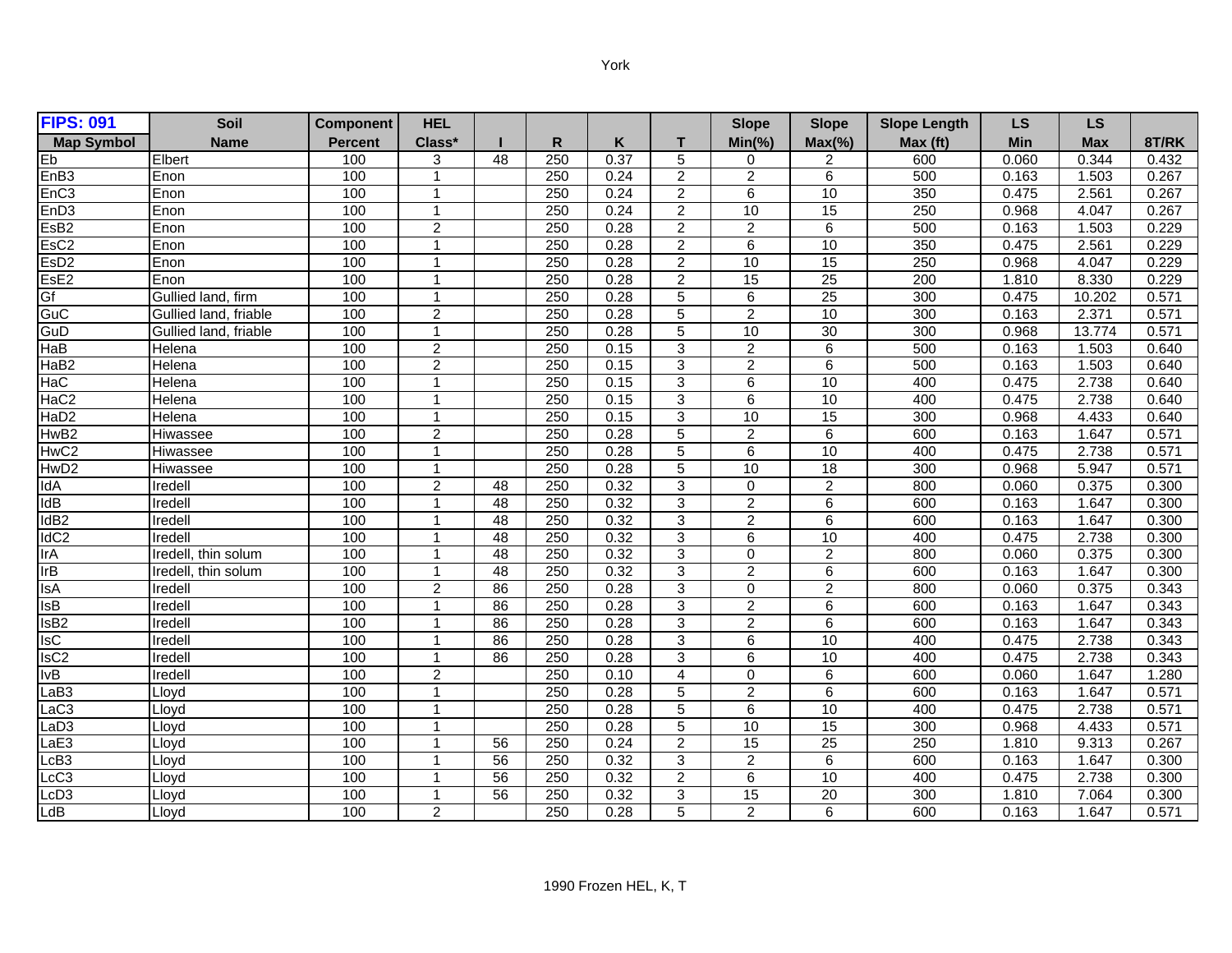| <b>FIPS: 091</b>          | <b>Soil</b>              | <b>Component</b> | <b>HEL</b>              |    |                  |      |                | <b>Slope</b>    | <b>Slope</b>    | <b>Slope Length</b> | <b>LS</b> | <b>LS</b>  |       |
|---------------------------|--------------------------|------------------|-------------------------|----|------------------|------|----------------|-----------------|-----------------|---------------------|-----------|------------|-------|
| <b>Map Symbol</b>         | Name                     | <b>Percent</b>   | Class*                  |    | $\mathsf{R}$     | K    | т              | $Min(\% )$      | $Max(\% )$      | Max (ft)            | Min       | <b>Max</b> | 8T/RK |
| LdB2                      | Lloyd                    | 100              | $\overline{2}$          |    | 250              | 0.28 | 5              | $\overline{c}$  | 6               | 600                 | 0.163     | 1.647      | 0.571 |
| LdC                       | Llovd                    | 100              | 1                       |    | 250              | 0.28 | 5              | 6               | 10              | 400                 | 0.475     | 2.738      | 0.571 |
| LdC2                      | Lloyd                    | 100              | 1                       |    | 250              | 0.28 | 5              | 6               | 10              | 400                 | 0.475     | 2.738      | 0.571 |
| LdD2                      | Lloyd                    | 100              | $\overline{1}$          |    | 250              | 0.28 | 5              | 10              | 15              | 300                 | 0.968     | 4.433      | 0.571 |
| LmB2                      | Lloyd                    | 100              | 2                       |    | 250              | 0.28 | 5              | $\overline{2}$  | 6               | 600                 | 0.163     | 1.647      | 0.571 |
| $Lm\overline{C2}$         | Lloyd                    | 100              | $\overline{\mathbf{1}}$ |    | 250              | 0.28 | 5              | $\overline{6}$  | 10              | 400                 | 0.475     | 2.738      | 0.571 |
| LmD2                      | Llovd                    | 100              | $\mathbf{1}$            |    | 250              | 0.28 | 5              | 10              | 15              | 300                 | 0.968     | 4.433      | 0.571 |
| LmE                       | Lloyd                    | 100              | 1                       | 86 | 250              | 0.20 | 3              | $\overline{15}$ | $\overline{25}$ | 250                 | 1.810     | 9.313      | 0.480 |
| LmE2                      | Lloyd                    | 100              | $\overline{1}$          | 86 | 250              | 0.20 | $\overline{3}$ | 15              | $\overline{25}$ | 250                 | 1.810     | 9.313      | 0.480 |
| LnB2                      | Llovd                    | 100              | $\overline{c}$          | 86 | 250              | 0.28 | 3              | $\overline{2}$  | 6               | 600                 | 0.163     | 1.647      | 0.343 |
| Lo                        | Local alluvial land      | 100              | $\overline{3}$          | 86 | 250              | 0.24 | $\overline{5}$ | $\overline{0}$  | $\overline{2}$  | 400                 | 0.060     | 0.304      | 0.667 |
| $\overline{\textsf{LsB}}$ | Louisburg                | 100              | $\overline{\mathbf{1}}$ |    | 250              | 0.24 | $\overline{2}$ | $\overline{2}$  | 6               | 500                 | 0.163     | 1.503      | 0.267 |
| LsC                       | Louisbura                | 100              | $\overline{1}$          |    | 250              | 0.24 | $\overline{2}$ | 6               | 10              | 400                 | 0.475     | 2.738      | 0.267 |
| LSD                       | Louisburg                | 100              | $\overline{1}$          |    | 250              | 0.24 | $\overline{2}$ | 10              | 15              | 300                 | 0.968     | 4.433      | 0.267 |
| LsE                       | Louisburg                | 100              | $\overline{1}$          |    | 250              | 0.24 | $\overline{2}$ | 15              | 25              | 250                 | 1.810     | 9.313      | 0.267 |
| MaD <sub>2</sub>          | Manteo                   | 100              | 1                       |    | 250              | 0.28 | 1              | 10              | 15              | 300                 | 0.968     | 4.433      | 0.114 |
| MaE                       | Manteo                   | 100              | $\mathbf{1}$            |    | 250              | 0.28 | $\mathbf{1}$   | 15              | 35              | 250                 | 1.810     | 16.162     | 0.114 |
| MbB3                      | Mecklenburg              | 100              | 1                       |    | 250              | 0.28 | $\overline{2}$ | $\overline{2}$  | 6               | 500                 | 0.163     | 1.503      | 0.229 |
| MbC3                      | Mecklenburg              | 100              | $\overline{1}$          |    | 250              | 0.28 | $\overline{2}$ | $\overline{6}$  | 10              | 400                 | 0.475     | 2.738      | 0.229 |
| Mb <sub>D3</sub>          | Mecklenburg              | 100              | $\overline{ }$          |    | 250              | 0.28 | $\overline{2}$ | 10              | 15              | 300                 | 0.968     | 4.433      | 0.229 |
| MbE3                      | Mecklenburg              | 100              | 1                       |    | 250              | 0.28 | $\overline{2}$ | $\overline{15}$ | $\overline{25}$ | 250                 | 1.810     | 9.313      | 0.229 |
| McA                       | Mecklenburg              | 100              | $\sqrt{3}$              |    | 250              | 0.24 | $\overline{4}$ | 0               | $\overline{c}$  | 600                 | 0.060     | 0.344      | 0.533 |
| McB <sub>2</sub>          | Mecklenburg              | 100              | 1                       |    | 250              | 0.24 | 4              | $\overline{2}$  | 6               | 500                 | 0.163     | 1.503      | 0.533 |
| McC <sub>2</sub>          | Mecklenburg              | 100              | $\overline{1}$          |    | 250              | 0.24 | 4              | $\overline{6}$  | 10              | 400                 | 0.475     | 2.738      | 0.533 |
| McD <sub>2</sub>          | Mecklenburg              | 100              | $\overline{1}$          |    | 250              | 0.24 | 4              | 10              | 15              | 300                 | 0.968     | 4.433      | 0.533 |
| McE <sub>2</sub>          | Mecklenburg              | 100              | $\mathbf{1}$            |    | $\overline{250}$ | 0.24 | 4              | 15              | $\overline{25}$ | 250                 | 1.810     | 9.313      | 0.533 |
| $\overline{\mathsf{Md}}$  | Mine pits and dumps      | 100              | 3                       |    | 250              | 0.28 | 5              | $\overline{0}$  | $\overline{2}$  | 300                 | 0.060     | 0.279      | 0.571 |
| $\overline{\mathsf{Mn}}$  | Mixed alluvial land      | 50               | 3                       |    | 250              | 0.24 | 5              | 0               | $\overline{c}$  | 500                 | 0.060     | 0.325      | 0.667 |
| Mn                        | Mixed alluvial land      | 30               | 3                       |    | 250              | 0.24 | 5              | 0               | 2               | 500                 | 0.060     | 0.325      | 0.667 |
| Mw                        | Mixed alluvial land, wet | 100              | $\overline{3}$          |    | 250              | 0.24 | 5              | 0               | 2               | 500                 | 0.060     | 0.325      | 0.667 |
| MyB                       | Molena                   | 100              | $\overline{2}$          |    | $\overline{250}$ | 0.10 | 5              | $\overline{2}$  | 8               | 600                 | 0.163     | 2.428      | 1.600 |
| NaB2                      | Nason                    | 100              | $\mathbf{1}$            |    | 250              | 0.37 | 4              | $\overline{2}$  | 6               | 600                 | 0.163     | 1.647      | 0.346 |
| NaC2                      | Nason                    | 100              | 1                       |    | 250              | 0.37 | 4              | 6               | 10              | 400                 | 0.475     | 2.738      | 0.346 |
| NaD <sub>2</sub>          | <b>Nason</b>             | 100              | $\overline{1}$          |    | 250              | 0.37 | 4              | 10              | 15              | 300                 | 0.968     | 4.433      | 0.346 |
| NaE                       | Nason                    | 100              | $\overline{1}$          |    | 250              | 0.37 | 4              | 15              | 25              | 250                 | 1.810     | 9.313      | 0.346 |
| NaE2                      | <b>Nason</b>             | 100              | $\mathbf{1}$            |    | 250              | 0.37 | 4              | 15              | $\overline{25}$ | 250                 | 1.810     | 9.313      | 0.346 |
| $\overline{\mathsf{Rk}}$  | Roanoke                  | 100              | 3                       |    | 250              | 0.37 | 4              | $\mathbf 0$     | 2               | 600                 | 0.060     | 0.344      | 0.346 |
| $\overline{\text{Ro}}$    | Rock outcrop             | 100              | $\mathbf 0$             |    | 250              |      |                | 10              | $\overline{30}$ | 300                 | 0.968     | 13.774     |       |
| TaB2                      | Tatum                    | 100              | $\overline{2}$          |    | 250              | 0.24 | 4              | $\overline{2}$  | 6               | 600                 | 0.163     | 1.647      | 0.533 |
|                           |                          |                  |                         |    |                  |      |                |                 |                 |                     |           |            |       |

 $\overline{\mathsf{L}}$ 

r

Lo

 $\overline{1}$ 

 $\overline{\mathsf{L}}$ 

 $\overline{\mathsf{L}}$